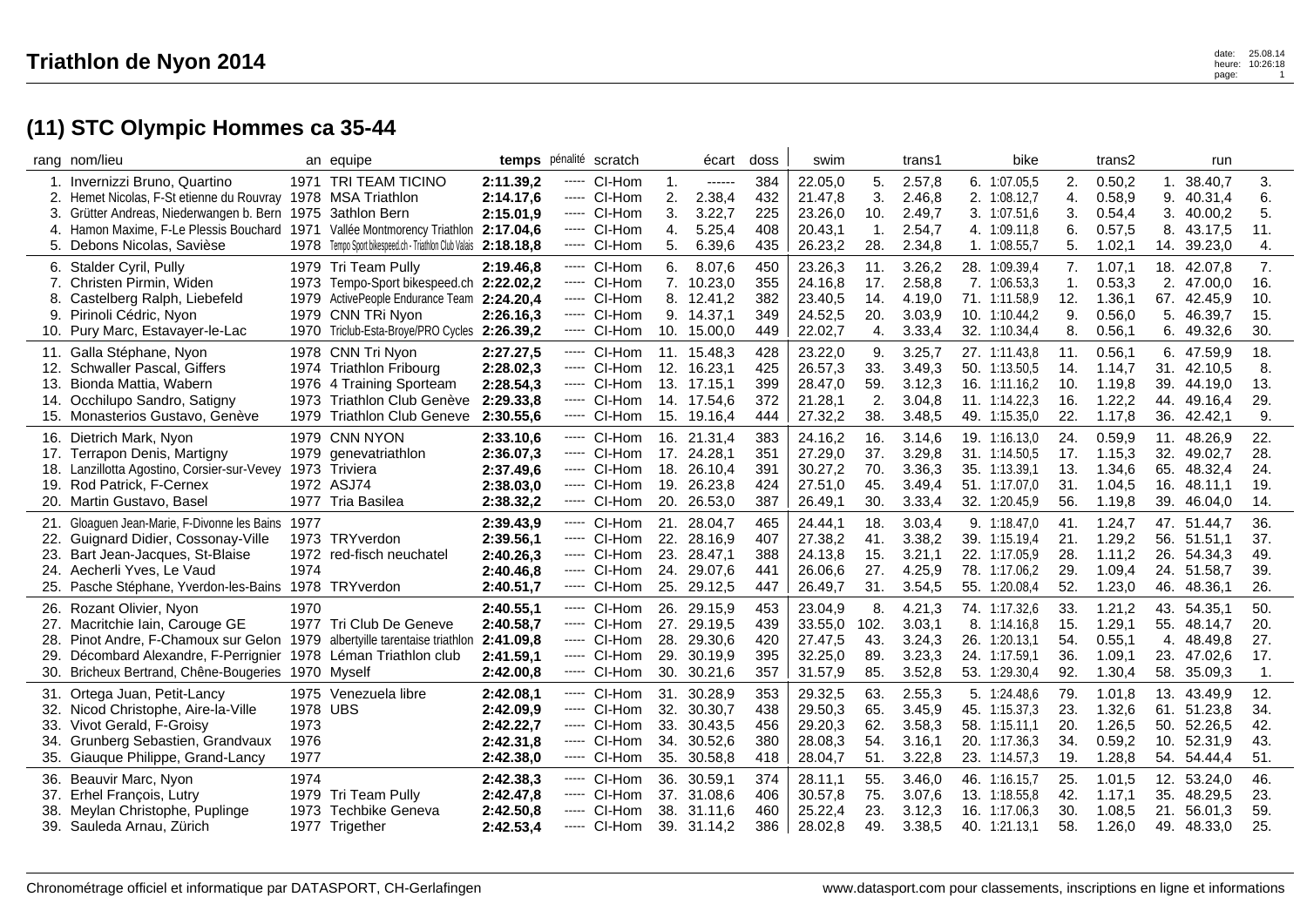|     | rang nom/lieu                                                       |          | an equipe               |                        | temps pénalité scratch |     | écart       | doss | swim    |      | trans1 |      | bike           |      | trans2 |      | run           |      |
|-----|---------------------------------------------------------------------|----------|-------------------------|------------------------|------------------------|-----|-------------|------|---------|------|--------|------|----------------|------|--------|------|---------------|------|
|     | 40. Buriane Serge, F-Le Puy en Velay 1976 Le Puy en Velay TRIATHLON |          |                         | 2:45.39,6              | ----- CI-Hom           |     | 40. 34.00,4 | 398  | 28.03,5 | 50.  | 3.34,1 |      | 34. 1:17.18,0  | 32.  | 1.14,5 | 30.  | 55.29,5       | 56.  |
| 41. | Bellini Alain, Eysins                                               |          | 1974 CNN Tri Nyon       | 2:46.02,9              | ----- CI-Hom           | 41. | 34.23,7     | 426  | 30.45,4 | 73.  | 3.50,6 |      | 52. 1:16.46,7  | 26.  | 1.31,7 | 60.  | 53.08.5       | 45.  |
|     | 42. Seiler Ivan, Winterthur                                         |          | 1975 Argentina          | 2:46.10,5              | ---- CI-Hom            |     | 42. 34.31,3 | 405  | 24.44,9 | 19.  | 3.36,8 |      | 36. 1:21.08,6  | 57.  | 1.10,6 |      | 25. 55.29,6   | 57.  |
| 43. | Bouclier Hervé, F-La Roche sur Foron                                | 1972     |                         | 2:46.52,1              | ----- CI-Hom           |     | 43. 35.12,9 | 366  | 26.02,7 | 26.  | 4.13,9 |      | 64. 1:16.48,8  | 27.  | 1.45,3 | 76.  | 58.01,4       | 70.  |
|     | 44. Foley Simon, Le Mont-sur-Lausanne                               |          | 1972 Tri Team Pully     | 2:47.21,7              | ---- CI-Hom            | 44. | 35.42,5     | 440  | 27.37,3 | 40.  | 3.07,7 |      | 14. 1:23.10,2  | 67.  | 1.07,8 | 19.  | 52.18,7       | 40.  |
|     | 45. Vietmeier Sven, Pully                                           |          | 1979 Tri Team Pully     | 2:47.25,3              | ---- CI-Hom            | 45. | 35.46.1     | 455  | 27.48,7 | 44.  | 4.03,8 |      | 60. 1:23.55,7  | 76.  | 1.08,0 | 20.  | 50.29.1       | 33.  |
| 46. | Talabardon Sébastien, Pully                                         |          | 1978 TriTeam de PULLY   | 2:47.39,5              | $---$ CI-Hom           | 46. | 36.00,3     | 348  | 29.04,0 | 60.  | 4.25,0 |      | 76. 1:14.54,8  | 18.  | 2.30,1 | 101. | 56.45,6       | 66.  |
| 47. | Benavent Sergio, Confignon                                          | 1977     |                         | 2:47.40,0              | ----- CI-Hom           | 47. | 36.00,8     | 458  | 29.55,0 | 67.  | 4.03,2 |      | 59. 1:21.51,0  | 61.  | 1.52,3 | 84.  | 49.58.5       | 31.  |
| 48. | Tallant Lionel, Nyon                                                |          | 1973 CNN Tri Nyon       | 2:47.45,6              | $---$ CI-Hom           | 48. | 36.06,4     | 431  | 22.27,2 | 6.   | 3.12,6 |      | 18. 1:18.37,0  | 40.  | 1.13,4 |      | 28. 1:02.15,4 | 83.  |
| 49. | Combe Nicolas, F-Aiguilhe                                           |          | 1976 Le Puy Triatlhon   | 2:47.59,6              | $---$ CI-Hom           | 49. | 36.20,4     | 400  | 27.55,6 | 46.  | 3.41,6 |      | 42. 1:23.05,4  | 66.  | 1.19,6 |      | 38. 51.57,4   | 38.  |
| 50. | Raffo Daniel, Bavois                                                |          | 1978 TRYverdon          | 2:48.05,3              | ----- CI-Hom           | 50. | 36.26,1     | 389  | 27.03,7 | 36.  | 3.58,1 |      | 57. 1:17.57,3  | 35.  | 2.44,0 | 107. | 56.22,2       | 63.  |
| 51. | Emptaz Bruno, F-Versailles                                          |          | 1974 AS Muret Triathlon | 2:49.05,2              | ----- CI-Hom           |     | 51. 37.26,0 | 377  | 31.51,6 | 83.  | 5.01,1 |      | 99. 1:22.18.4  | 62.  | 1.33,9 | 63.  | 48.20,2       | 21.  |
| 52. | Juillard Pascal, F-Divonne les Bains                                |          | 1973 TEAM LIBERTY BIKES | 2:51.03,5              | ---- CI-Hom            |     | 52. 39.24,3 | 345  | 28.12,5 | 56.  | 4.38,7 |      | 90. 1:18.33,2  | 39.  | 2.14,1 | 91.  | 57.25,0       | 68.  |
| 53. | Blaser Bernard, Saillon                                             | 1979     |                         | 2:51.42,5              | $---$ CI-Hom           | 53. | 40.03.3     | 414  | 32.38,3 | 92.  | 5.30,0 | 106. | 1:35.37,6      | 106. | 2.32,3 | 103. | 35.24,3       | 2.   |
|     | 54. Pitetti Eric, Nyon                                              |          | 1970 CNN Tri Nyon       | 2:51.52,0              | ----- CI-Hom           |     | 54. 40.12,8 | 430  | 25.03,0 | 21.  | 3.46,1 |      | 47. 1:19.39,1  | 47.  | 1.16,0 |      | 33. 1:02.07,8 | 82.  |
|     | 55. Lamard David, Ecublens VD                                       | 1970     |                         | 2:51.57,6              | ---- CI-Hom            |     | 55. 40.18.4 | 437  | 31.07,8 | 76.  | 3.45,2 |      | 44. 1:19.50.1  | 48.  | 1.12,7 |      | 27. 56.01,8   | 60.  |
| 56. | Palma Camilo, F-Divonne les Bains                                   |          | 1975 Team Liberty Bike  | 2:52.52,3              | ----- CI-Hom           |     | 56. 41.13,1 | 416  | 32.22,8 | 88.  | 4.37,2 |      | 87. 1:23.01,4  | 65.  | 1.08,8 | 22.  | 51.42,1       | 35.  |
| 57. | Ducoin David, F-Faverges                                            | 1972 ATT |                         | 2:53.20,4              | $---$ CI-Hom           |     | 57. 41.41.2 | 402  | 27.32,2 | 38.  | 4.27,2 |      | 81. 1:19.58.4  | 49.  | 1.31,5 | 59.  | 59.51,1       | 75.  |
| 58. | Weisheimer Thomas, Ehrendingen                                      |          | 1972 UBS Tri Club       | 2:54.23,8              | ---- CI-Hom            |     | 58. 42.44,6 | 373  | 33.18,6 | 100. | 3.57,7 |      | 56. 1:18.25,7  | 38.  | 1.27,7 |      | 51. 57.14,1   | 67.  |
|     | 59. Bellini Yves, Blonay                                            | 1972     |                         | 2:54.32,8              | ----- CI-Hom           |     | 59. 42.53,6 | 421  | 26.53,4 | 32.  | 4.41,8 | 92.  | 1:23.12,6      | 69.  | 1.49,3 |      | 80. 57.55,7   | 69.  |
|     | 60. Weber Dieter, Troinex                                           | 1972     |                         | 2:54.44,5              | ----- CI-Hom           |     | 60. 43.05,3 | 376  | 30.38,0 | 72.  | 5.17,9 |      | 103. 1:22.32,6 | 64.  | 1.50,1 |      | 82. 54.25,9   | 48.  |
|     | 61. Le Gall Eric, Nyon                                              | 1976     |                         | 2:55.17,8              | ----- CI-Hom           |     | 61. 43.38,6 | 368  | 29.55,2 | 68.  | 4.42,1 | 93.  | 1:23.24,4      | 72.  | 2.17,5 | 95.  | 54.58,6       | 53.  |
| 62. | Bolton David, Ollon VD                                              | 1975     |                         | 2:55.50,4              | ----- CI-Hom           |     | 62. 44.11,2 | 427  | 27.58,2 | 47.  | 4.14,9 |      | 66. 1:25.28,8  | 82.  | 2.03,5 | 87.  | 56.05,0       | 61.  |
| 63. | Bazarbachi Amir, Vésenaz                                            | 1977     |                         | 2:55.56,1              | ----- CI-Hom           |     | 63. 44.16.9 | 343  | 27.02,8 | 35.  | 3.37,5 |      | 37. 1:27.28.8  | 89.  | 1.22,8 |      | 45. 56.24,2   | 64.  |
|     | 64. Weber Antoine, Prilly                                           |          | 1975 TriTeamPully       | 2:56.04,6              | ---- CI-Hom            |     | 64. 44.25,4 | 433  | 32.17,6 | 87.  | 4.16,8 |      | 69. 1:25.08,3  | 80.  | 1.13,6 | 29.  | 53.08,3       | 44.  |
| 65. | Fowler Marc, Perroy                                                 | 1974     |                         | 2:56.07,7              | ----- CI-Hom           |     | 65. 44.28,5 | 363  | 27.58,9 | 48.  | 5.05,8 |      | 100. 1:20.11.0 | 53.  | 1.39,1 |      | 72. 1:01.12.9 | 78.  |
| 66. | <b>Blatti Nicolas, Bremblens</b>                                    | 1971     |                         | 2:56.38,3              | $---$ CI-Hom           |     | 66. 44.59,1 | 463  | 25.07,8 | 22.  | 3.47,0 |      | 48. 1:23.48,9  | 74.  | 1.02,2 |      | 15. 1:02.52,4 | 87.  |
|     | 67. Claus Thierry, F-Paris                                          | 1972     |                         | 2:57.12,8              | ----- CI-Hom           |     | 67. 45.33,6 | 442  | 26.46,8 | 29.  | 3.19,8 |      | 21. 1:24.29,2  | 77.  | 1.16,8 |      | 34. 1:01.20,2 | 79.  |
| 68. | Simonnot Nicolas, F-Annecy                                          |          | 1977 Perrin Frères SA   | 2:57.17,2              | ----- CI-Hom           | 68. | 45.38,0     | 375  | 34.37,8 | 105. | 4.48,7 |      | 95. 1:19.18,6  | 44.  | 1.58,2 | 85.  | 56.33,9       | 65.  |
| 69. | Dondlinger John, Prangins                                           |          | 1976 Novartis           | 2:57.39,3              | ---- CI-Hom            |     | 69. 46.00,1 | 371  | 28.36,2 | 58.  | 4.08,3 |      | 62. 1:21.22,7  | 60.  | 1.37,3 |      | 70. 1:01.54,8 | 80.  |
|     |                                                                     |          | 1978 CTAC               |                        | ----- CI-Hom           |     | 70. 46.01,4 | 415  | 27.40,4 | 42.  | 3.40,8 |      | 41. 1:19.10,0  | 43.  | 1.49,4 |      | 81. 1:05.20,0 | 90.  |
| 71. | 70. Cambresy Bastian, Vinzel<br>Glättli Yves, Coldrerio             |          | 1978 Tri Team Ticino    | 2:57.40,6<br>2:58.02,9 | ----- CI-Hom           | 71. | 46.23,7     | 370  | 28.18.5 | 57.  | 4.36,5 |      | 85. 1:19.19,1  | 45.  | 1.47,3 |      | 78. 1:04.01,5 | 89.  |
| 72. | Nieth Rodolphe, La Tzoumaz                                          |          | 1979 Rushteam           | 2:58.14,8              | $---$ CI-Hom           |     | 72. 46.35,6 | 397  | 31.31,5 | 81.  | 4.26,1 |      | 79. 1:24.39,6  | 78.  | 1.20,4 | 42.  | 56.17,2       | 62.  |
| 73. | Kamel Chokri, Genève                                                | 1978     |                         | 2:58.25,6              | ----- CI-Hom           | 73. | 46.46,4     | 337  | 29.38,4 | 64.  | 4.37,7 |      | 88. 1:23.12,3  | 68.  | 2.39,9 | 106. | 58.17,3       | 71.  |
|     | 74. Hauwert Jeroen, F-Divonne les Bains                             |          | 1974 CNN Nyon           | 2:58.43,0              | 15.00,0 CI-Hom         | 74. | 47.03,8     | 381  | 22.56,0 | 7.   | 3.29,5 | 30.  | 1:20.00,0      | 50.  | 1.42,6 | 74.  | 55.34,9       | 58.  |
|     |                                                                     |          |                         |                        |                        |     |             |      |         |      |        |      |                |      |        |      |               |      |
|     | 75. Panchaud Alexandre, Lausanne                                    | 1976     |                         | 2:59.23,3              | ----- CI-Hom           |     | 75. 47.44.1 | 429  | 31.13,7 | 78.  | 4.17.0 |      | 70. 1:22.20,1  | 63.  | 2.25,0 | 98.  | 59.07,5       | 73.  |
|     | 76. Magnenat Diego, Gland                                           | 1975     |                         | 2:59.53,0              | ----- CI-Hom           | 76. | 48.13,8     | 459  | 29.51,5 | 66.  | 4.16,7 |      | 68. 1:31.52,4  | 102. | 1.27,9 | 52.  | 52.24,5       | 41.  |
| 77. | Naulin Vincent, Renens VD                                           |          | 1979 Rushteam Ecublens  | 3:00.35,3              | ----- CI-Hom           | 77. | 48.56,1     | 462  | 28.06,3 | 52.  | 4.55,9 | 96.  | 1:23.17,4      | 70.  | 2.09,9 |      | 88. 1:02.05,8 | 81.  |
|     | 78. Garnier Laurent, Gland                                          |          | 1973 CNN Tri Nyon       | 3:01.18,8              | $---$ CI-Hom           |     | 78. 49.39,6 | 443  | 26.00,1 | 25.  | 3.26,9 |      | 29. 1:20.06,9  | 51.  | 1.36,0 |      | 66. 1:10.08,9 | 100. |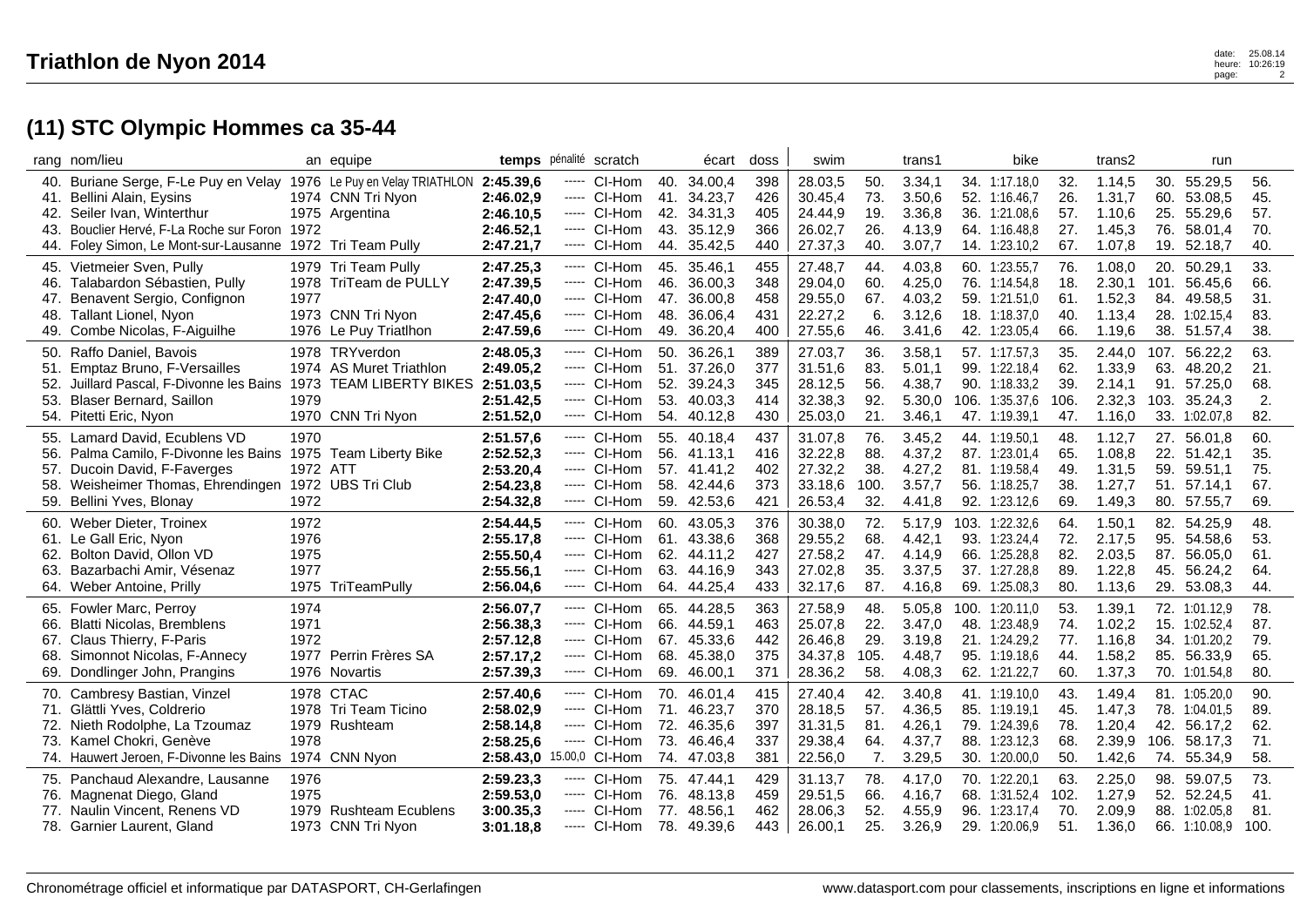|                            | rang nom/lieu                                                                                                                                                                                |                              | an equipe                                                                       |                                                               |                   | temps pénalité scratch                                                                                                                                  |                                                                 | écart                                                                             | doss                            | swim                                                |                                     | trans1                                         |                                                                                     | bike                   |                                  | trans2                                         |                                    | run                                                                               |                                     |
|----------------------------|----------------------------------------------------------------------------------------------------------------------------------------------------------------------------------------------|------------------------------|---------------------------------------------------------------------------------|---------------------------------------------------------------|-------------------|---------------------------------------------------------------------------------------------------------------------------------------------------------|-----------------------------------------------------------------|-----------------------------------------------------------------------------------|---------------------------------|-----------------------------------------------------|-------------------------------------|------------------------------------------------|-------------------------------------------------------------------------------------|------------------------|----------------------------------|------------------------------------------------|------------------------------------|-----------------------------------------------------------------------------------|-------------------------------------|
|                            | 79. Bengoetxea Caal Gorka, E-Errenteria<br>80. Capt Olivier, Corsier GE<br>81. Adam Emmanuel. Bern                                                                                           | 1970<br>1973                 | 1977 Oarsotri Happytalde Triatloi Kluba                                         | 3:02.01,7<br>3:02.21.9<br>3:03.28.1                           |                   | ----- CI-Hom<br>$---$ CI-Hom<br>----- CI-Hom                                                                                                            | 79.<br>80.                                                      | 50.22,5<br>50.42,7<br>81. 51.48.9                                                 | 394<br>401<br>412               | 32.41,2<br>32.38,7<br>32.42,2                       | 95.<br>93.<br>96.                   | 4.25,6<br>4.05,1<br>4.21,5                     | 77. 1:28.26,9<br>61. 1:23.54,1<br>75. 1:25.46,7                                     |                        | 91.<br>75.<br>83.                | 1.38,4<br>1.20,3<br>1.33,8                     | 62.                                | 71. 54.49,6<br>41. 1:00.23,7<br>59.03.9                                           | 52.<br>76.<br>72.                   |
|                            | 82. Baux Pierre, F-Premanon<br>83. Halimi Raphael, Genève                                                                                                                                    | 1974                         | 1972 Team BAUX                                                                  | 3:04.16,4<br>3:05.46,4                                        |                   | ----- CI-Hom<br>----- CI-Hom                                                                                                                            | 83.                                                             | 82. 52.37,2<br>54.07,2                                                            | 417<br>396                      | 34.32,4<br>32.12,6                                  | 103.<br>86.                         | 5.33,9<br>5.00,4                               | 109. 1:27.06,1<br>98. 1:32.14,7                                                     |                        | 88.<br>103.                      | 1.50,6<br>2.25,7                               | 83.                                | 55.13,4<br>99. 53.53,0                                                            | 54.<br>47.                          |
| 87.                        | 84. Bassin Pierre-Yves, Perroy<br>85. Hennequin Vincent, F-Echenevex<br>86. Blanco Pablo, Lausanne<br>Oliveira Leonardo, Geneva                                                              | 1971<br>1979 JSS             | 1976 LifeWave<br>1974 Tri Team Pully                                            | 3:06.01.4<br>3:08.49,8<br>3:10.36.0<br>3:11.19.6              |                   | ----- CI-Hom<br>----- CI-Hom<br>$---$ CI-Hom<br>----- CI-Hom                                                                                            | 86.                                                             | 84. 54.22,2<br>85. 57.10,6<br>58.56,8<br>87. 59.40.4                              | 359<br>344<br>422<br>419        | 32.49.6<br>33.16,4<br>37.47,0<br>31.11.7            | 97.<br>99.<br>114.<br>77.           | 4.42,9<br>3.23,5<br>5.21,3<br>5.59.2           | 94. 1:20.30.7<br>25. 1:30.55,5<br>104. 1:29.51,3<br>114, 1:26,07.8                  |                        | 55.<br>98.<br>95.<br>84.         | 1.29,7<br>1.48,8<br>2.15,5<br>2.21,7           | 79.<br>94.<br>96.                  | 57. 1:06.28.5<br>59.25,6<br>55.20,9<br>1:05.39.2                                  | 94.<br>74.<br>55.<br>93.            |
|                            | 88. Quenzer Christian, Nax                                                                                                                                                                   | 1972                         |                                                                                 | 3:11.24,2                                                     |                   | ---- CI-Hom                                                                                                                                             |                                                                 | 88. 59.45,0                                                                       | 352                             | 35.56,0                                             | 107.                                | 4.15,8                                         | 67. 1:26.53,7                                                                       |                        | 86.                              | 1.36,5                                         |                                    | 68. 1:02.42,2                                                                     | 86.                                 |
| 90.<br>91.                 | 89. Matos Leonardo, Nyon<br>Fink Christian, Jona<br>Delorme Jérôme, Les Acacias<br>92. Woulfe Robert, Ollon VD<br>93. Hilfiker Christian, Genève                                             | 1976<br>1979<br>1977         | 1974 NESTE OIL<br>1976 Triathlon Club Genève                                    | 3:12.47,6<br>3:13.24,6<br>3:14.51,9<br>3:15.29,6<br>3:16.13,9 | -----<br>-----    | CI-Hom<br>----- CI-Hom<br>----- CI-Hom<br>----- CI-Hom<br>CI-Hom                                                                                        |                                                                 | 89. 1:01.08,4<br>90. 1:01.45.4<br>91. 1:03.12,7<br>92. 1:03.50,4<br>93. 1:04.34,7 | 365<br>403<br>390<br>347<br>410 | 37.37,2<br>36.43,4<br>29.15,9<br>30.30,4<br>25.53,3 | 113.<br>110.<br>61.<br>71.<br>24.   | 5.54,8<br>6.18.8<br>3.37,9<br>4.27,0<br>4.09,0 | 111. 1:36.32,1<br>117. 1:25.24,3<br>38. 1:26.19,7<br>80. 1:33.14,9<br>63. 1:29.30,4 |                        | 109.<br>81<br>85.<br>104.<br>92. | 2.35,2<br>4.28,0<br>1.25,6<br>1.45,3<br>1.43,8 | 104.<br>113.                       | 50.08,3<br>1:00.30.1<br>48. 1:14.12,8<br>76. 1:05.32,0<br>75. 1:14.57,4           | 32.<br>77.<br>104.<br>92.<br>107.   |
| 96.                        | 94. Isaac David, Villars-Mendraz<br>95. Davis Michael, GB-Holywood<br>Pizot Steven, F-St Julien en Genevois<br>97. Boucher Jean-Nicolas, Fully<br>98. Mugnisi Eric, F-Serrieres en Chautagne | 1977<br>1976<br>1976         | 1976 Tri T Team @<br>1970 Queen's University Belfast 3:17.14,4                  | 3:16.19,2<br>3:19.03.5<br>3:19.07,7<br>3:19.17,3              |                   | ----- CI-Hom<br>----- CI-Hom<br>$---$ CI-Hom<br>$---$ CI-Hom<br>----- CI-Hom                                                                            |                                                                 | 94. 1:04.40,0<br>95. 1:05.35,2<br>96. 1:07.24.3<br>97. 1:07.28,5<br>98. 1:07.38,1 | 392<br>457<br>448<br>342<br>356 | 32.31,4<br>38.17,5<br>32.36.9<br>42.26,7<br>31.54,2 | 90.<br>115.<br>91.<br>118.<br>84.   | 4.19,0<br>3.52,9<br>4.58.3<br>4.35,6<br>4.14,6 | 71. 1:29.33,2<br>54. 1:28.17,1<br>97. 1:36.07.2<br>84. 1:23.28,0<br>65. 1:23.19,0   |                        | 94.<br>90.<br>108.<br>73.<br>71. | 1.34,5<br>1.19,4<br>2.24,6<br>1.41,6<br>1.36,8 |                                    | 64. 1:08.21,1<br>37. 1:05.27,5<br>97. 1:02.56.5<br>73. 1:06.55,8<br>69. 1:18.12,7 | 97.<br>91.<br>88.<br>95.<br>109.    |
|                            | 99. Deleval Serge, F-Chevrier<br>100. Bradley Simon, Nyon<br>101. Fitzgerald Ronan, Ollon VD<br>102. Watelet David, F-Thoiry<br>103. Perrin Maxime, Genève                                   | 1971<br>1976<br>1971<br>1972 | 1973 GenevaTriathlon.org                                                        | 3:21.13,1<br>3:21.28,2<br>3:26.16,5<br>3:27.06,4<br>3:29.58,2 | $\cdots$<br>----- | ----- CI-Hom<br>----- CI-Hom 100. 1:09.49,0<br>----- CI-Hom 101. 1:14.37,3<br>CI-Hom 102. 1:15.27.2<br>CI-Hom 103. 1:18.19,0                            |                                                                 | 99. 1:09.33.9                                                                     | 461<br>360<br>346<br>364<br>350 | 36.15,3<br>30.17,7<br>38.39,7<br>31.38,0<br>37.27,1 | 108.<br>69.<br>116.<br>82.<br>112.  | 5.31,9<br>4.38,5<br>5.16,5<br>5.26.5<br>5.14,6 | 108.<br>89. 1:41.48,8<br>102. 1:31.13,4 100.<br>105. 1:35.41.9<br>101. 1:37.00,3    | 1:34.11.3              | 105<br>114.<br>107.<br>111.      | 2.59,0<br>2.12,6<br>2.14,3<br>2.27,3<br>2.52,2 | 111.<br>100.<br>109.               | 1:02.15.6<br>89. 1:02.30,6<br>93. 1:08.52,6<br>1:11.52.7<br>1:07.24,0             | 84.<br>85.<br>98.<br>101.<br>96.    |
|                            | 104. Favre Boris, Meyrin<br>105. Corthesy Philippe, Nyon<br>106. Fivaz Sébastien, F-Yvoire<br>107. Tacchella Davide, Rovio<br>108. Cikirikcioglu Mustafa, Geneve                             | 1974<br>1971<br>1974         | 1974 Blueskies.ch<br>1970 CLUB DE TRIATHLON GENEVE                              | 3:30.05,8<br>3:31.00,8<br>3:33.40,9<br>3:34.47,0<br>3:37.28,4 |                   | ----- CI-Hom 104. 1:18.26.6<br>$---$ CI-Hom 105. 1:19.21.6<br>----- CI-Hom 106. 1:22.01,7<br>----- CI-Hom 107. 1:23.07,8<br>----- CI-Hom 108. 1:25.49,2 |                                                                 |                                                                                   | 451<br>446<br>367<br>358<br>361 | 33.19,1<br>32.52,9<br>36.43,2<br>40.35,0<br>36.54,0 | 101.<br>98.<br>109.<br>117.<br>111. | 6.06.1<br>5.56,9<br>4.33,3<br>6.16,2           | 7.36,7 118. 1:29.59,7<br>115.<br>112. 1:39.03,7 112.<br>82. 1:30.26,1<br>116.       | 1:36.34.4<br>1:39.35,3 | 96.<br>110.<br>97.<br>113.       | 4.42,6<br>2.14.1<br>2.30,3<br>2.02,5<br>2.37,3 | 91.                                | 114. 1:14.27,7<br>1:13.13.3<br>102. 1:09.26,8<br>86. 1:17.10,1<br>105. 1:12.05,6  | 106.<br>103.<br>99.<br>108.<br>102. |
| 109.                       | Jorgensen Christopher, Genève                                                                                                                                                                | 1972                         |                                                                                 | 3:40.13.4                                                     |                   | ----- CI-Hom 109. 1:28.34.2                                                                                                                             |                                                                 |                                                                                   | 411                             | 31.26.3                                             | 80.                                 |                                                | 5.59,0 113. 1:45.39,6 115.                                                          |                        |                                  |                                                |                                    | 2.53,5 110. 1:14.15,0 105.                                                        |                                     |
| toRun                      |                                                                                                                                                                                              |                              |                                                                                 |                                                               |                   |                                                                                                                                                         |                                                                 |                                                                                   |                                 |                                                     |                                     |                                                |                                                                                     |                        |                                  |                                                |                                    |                                                                                   |                                     |
| ---<br>$\qquad \qquad - -$ | Payot Thomas, Nyon<br>--- Corbaz Alexandre, Uster<br>Thille Julien, F-Annecy<br>--- Bigler Sascha, Männedorf<br>--- Jachens Victor, F-Collonges-sous-Salève                                  | 1975<br>1972                 | 1977 www.physiodynamis.ch 1:47.06.0<br>1974 SCUMA<br>1972 Tri team Les Gazelles | 1:58.09,0<br>2:04.56.6<br>2:09.19.0<br>2:12.44,8              |                   | ----- CI-Hom<br>----- CI-Hom<br>$---$ CI-Hom<br>----- CI-Hom<br>----- CI-Hom                                                                            | ---<br>$\qquad \qquad - -$<br>$\qquad \qquad - -$<br>---<br>--- | ------<br>11.03,0<br>17.50,6<br>22.13.0<br>25.38,8                                | 423<br>385<br>454<br>378<br>362 | 23.26.3<br>34.36,6<br>31.15,0<br>30.47.7<br>32.40,6 | 11.<br>104.<br>79.<br>74.<br>94.    | 3.11.8<br>3.42,6<br>4.33,6<br>4.19.0<br>5.31,6 | 15. 1:19.20.9<br>43. 1:18.21,2<br>83.<br>71.<br>107. 1:30.57,6                      | 1:26.55,1<br>1:31.25.7 | 46.<br>37.<br>87.<br>101.<br>99. | 1.07,0<br>1.28,6<br>2.12,9<br>2.46.6<br>3.35,0 | 17.<br>53.<br>90.<br>108.<br>-112. | ---------<br>--------<br>---------<br>--------                                    | ----<br>----                        |
|                            |                                                                                                                                                                                              |                              |                                                                                 |                                                               |                   |                                                                                                                                                         |                                                                 |                                                                                   |                                 |                                                     |                                     |                                                |                                                                                     |                        |                                  |                                                |                                    |                                                                                   |                                     |